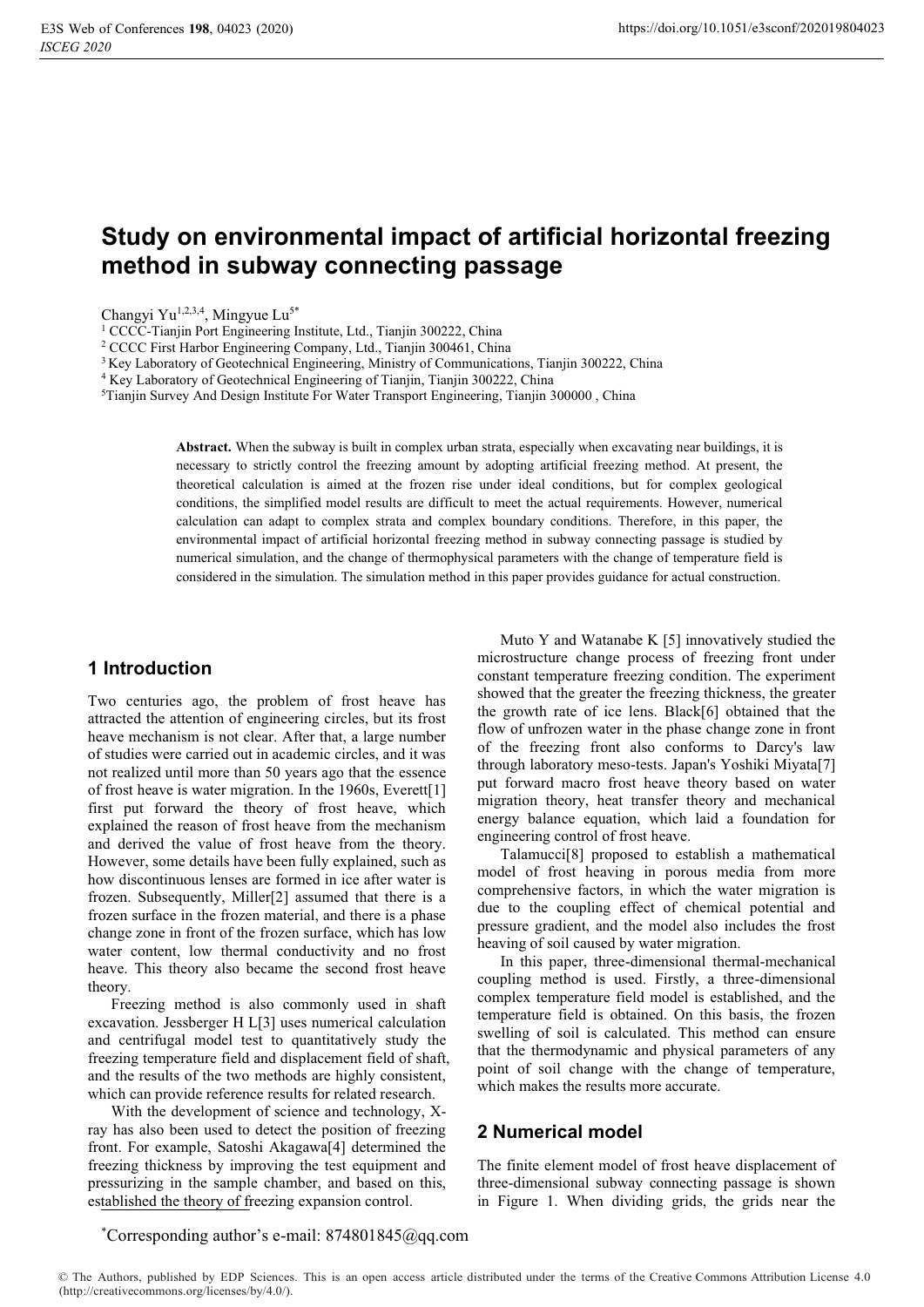connecting channel are dense, and the stress field model and the grids of the temperature field model must be consistent, which requires stress and displacement

analysis, so the heat conduction element cannot be used, and the 3D Stress element type should be used instead.



## **2.1Model Parameters**

Three-dimensional frost heaving simulation of connecting channel does not involve soil damage, so the soil parameters are mainly simulated by elastic model, and the stress unit type is C3D8, Calculation parameters and values of frozen expansion are shown in Table 1 below.

| Table 1. Constitutive parameters for frost heave calculation. |  |  |
|---------------------------------------------------------------|--|--|
|                                                               |  |  |

| Temperature     | Density         | Modulus      | poisson's ratio | Expansion coefficient |
|-----------------|-----------------|--------------|-----------------|-----------------------|
| $\rm ^{\circ}C$ | $\text{kg/m}^3$ | рa           |                 | m/K                   |
| $-10$           | 1840            | $1.3E + 0.8$ | 0.25            | $-0.033$              |
| $-2$            | 1883            | $1.05E + 08$ | 0.28            | $-0.021$              |
| $-1$            | 1320            | 20000000     | 0.32            | $-0.002$              |
| 10              | 1364            | 3320000      | 0.34            |                       |

#### **2.2Boundary Conditions**

The soil is affected by gravity, and there is no load on the surface; The bottom of the soil is completely restrained in three directions, the four sides of the soil are respectively restrained in the normal direction, and the subway tunnel needs to be completely restrained. The initial temperature field of soil is the temperature field at the beginning of freezing, and the end temperature field is the temperature field at the end of freezing, as shown in Figure 2.



## **3 Calculation results**

When there are pipelines near the local surface and subway, frost heave should be considered in the construction of connecting passage freezing method, so it

is necessary to investigate the frost heave in the surface and stratum. The numerical simulation results for these two problems are as follows: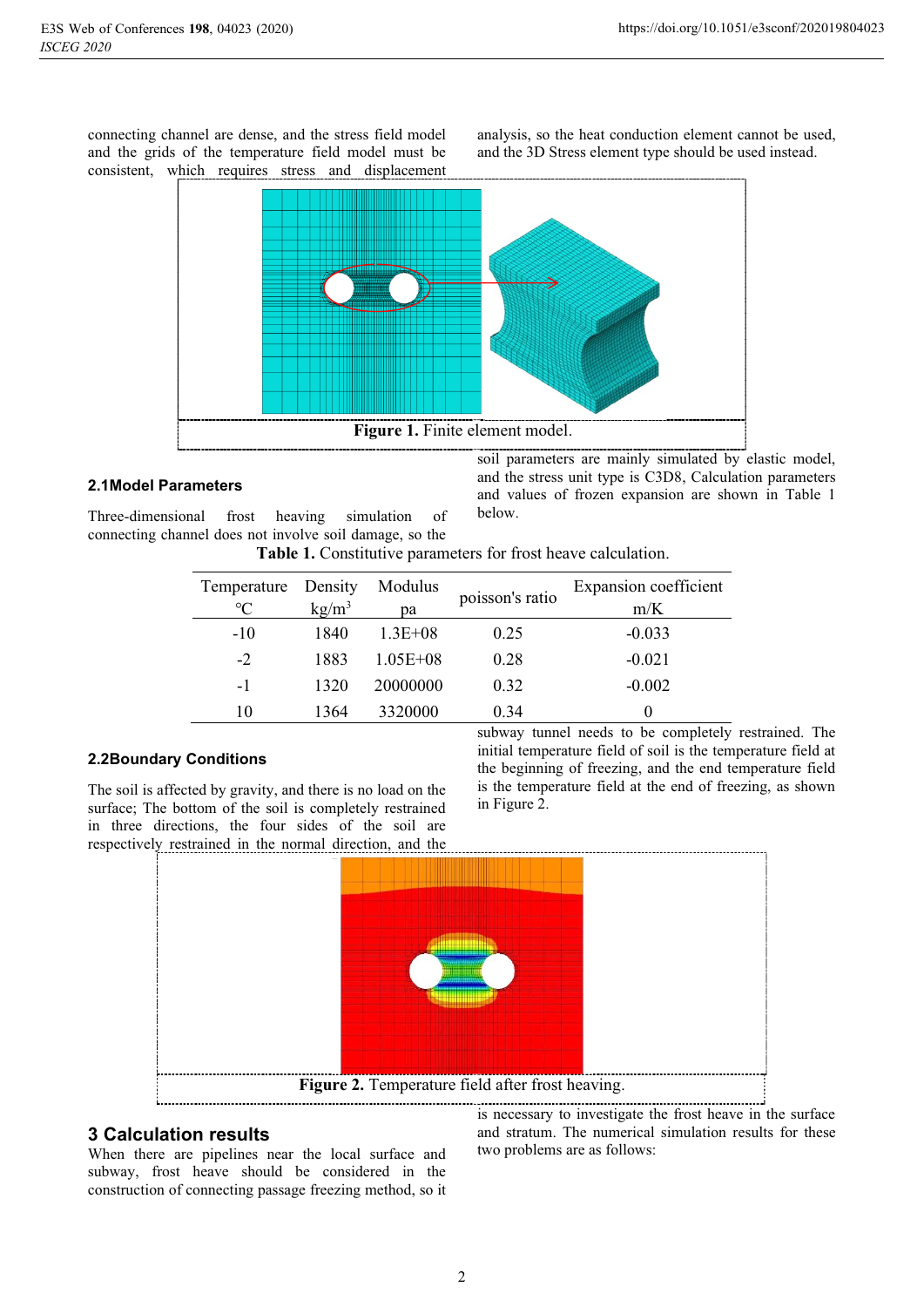

during the freezing process, the displacement of soil frost heave inside the horizontal freezing curtain, that is, in the middle of the communication channel, is small, while the

freezing curtain of the communication channel increases first and then decreases.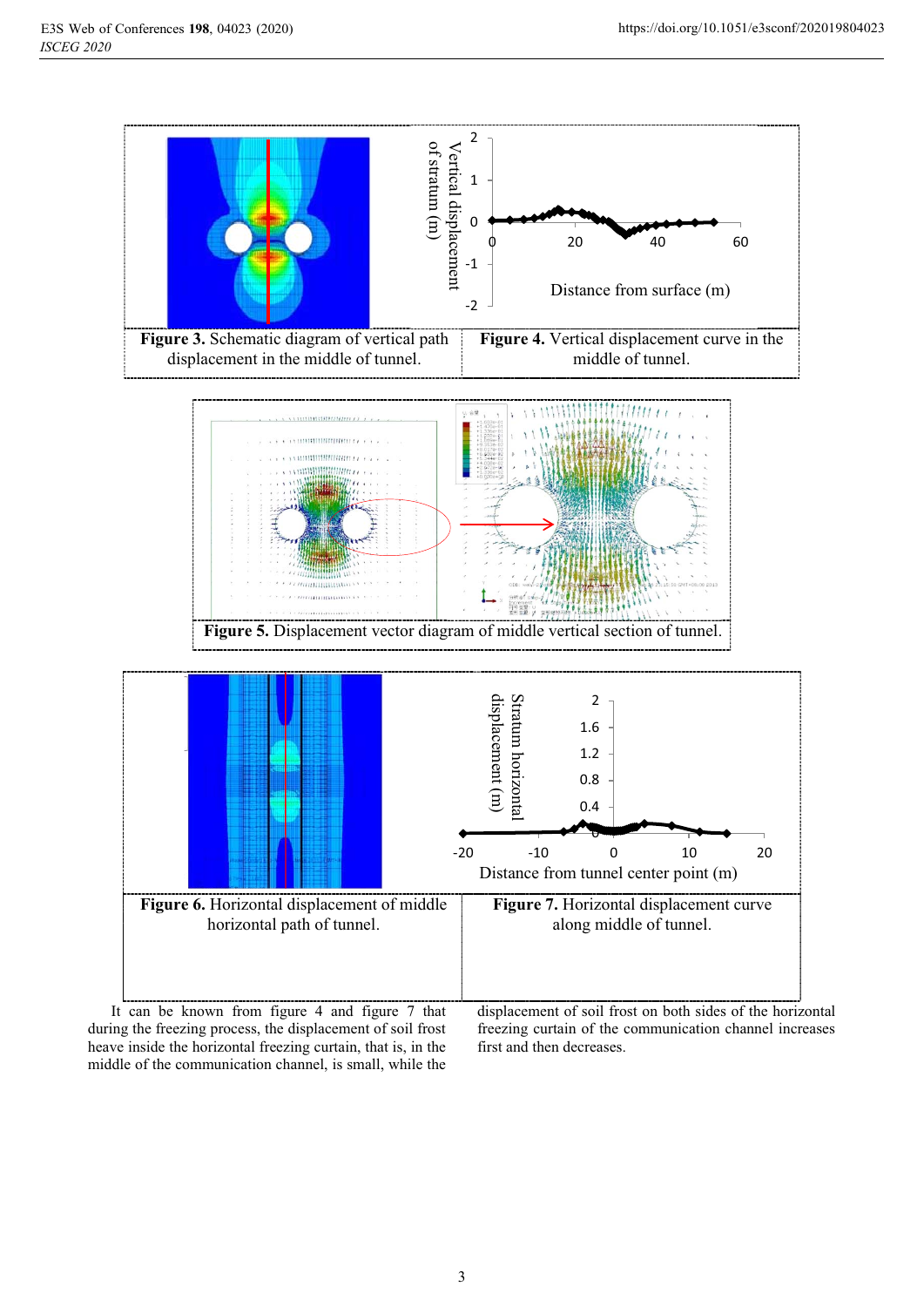

vertical displacement directly above the ground surface in the horizontal freezing area of the communication channel is up to 5cm, and the displacement away from the area directly above the freezing area is getting

smaller and smaller, where the freezing temperature is - 25 degrees, the maximum value of the frozen expansion coefficient is 3.4%, and its influence area exceeds 45m along the freezing pipe direction and 25m along the tunnel direction.



It can be seen from figure 12 that the measured frost heave displacement is basically consistent with the frost heave obtained by finite element simulation, which shows that the indirect thermal coupling method adopted in this paper is reliable, and can be used for reference in design and construction, and also lays a foundation for subsequent control of frost heave.

## **4 Conclusion**

During the process of soil freezing, soil expansion will change the stress field of soil in its original state. When there are buildings around the freezing construction and

the maximum displacement of soil frost heave is limited, it is necessary to control the frost heave range and amount of soil frost heave to ensure that the freezing construction will not have destructive influence on the surrounding area. In this paper, a three-dimensional thermo-mechanical coupling numerical model is used to simulate the frozen displacement field of the stratum when a subway connecting passage is frozen horizontally. The results show that the displacement near the frozen wall is larger, and the frozen surface is the largest just above the frozen area, and gradually decreases around. The results of this paper provide reliable and effective reference and guidance for design and construction.